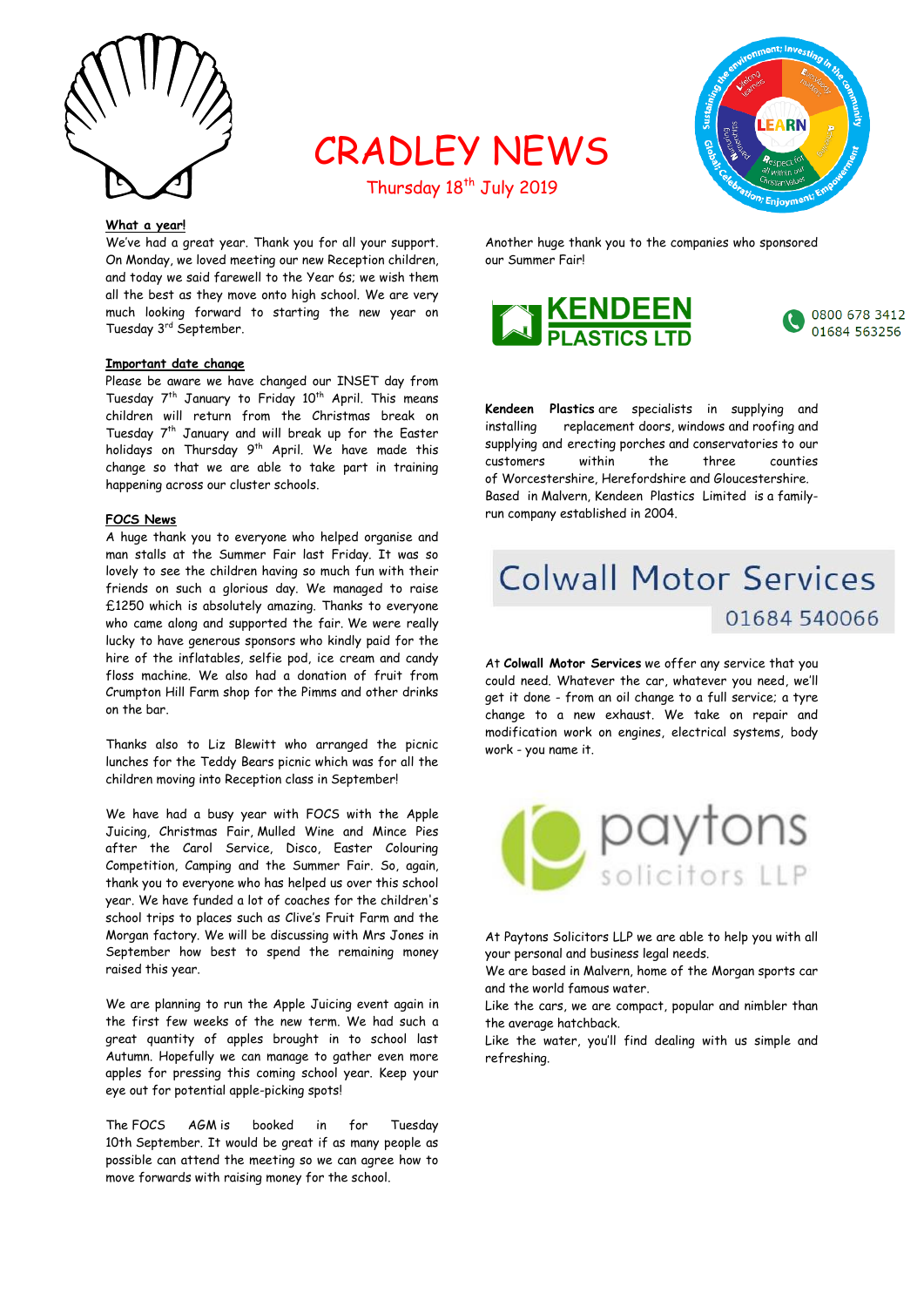

BERNADETTE. KERRIGAN @ HOTMAIL.COM 07597 880 57

#### **Car Show**

Last Friday, we were treated to a car show on the playground as part of Class 2's topic work on Changes Within Living Memory. The children learned all about the three cars: a 1929 Lagonda, a 1959 Morris Minor Traveller and a Westfield Kit Car. They were also able to beep the horn, compare how the indicators worked (hand signals in one case!) and hear the engines roaring. A big thank you to Chris and Matt for bringing their cars into school.





# **Whole School Walk**

On Tuesday, the whole school went on a walk through Cradley. We followed the road down to the church then through some fields until we reached Cradley Woods. Everyone had to clamber over the stile - with Year 5 and 6 buddies helping to look after Class 1 - before arriving back at school in time for games, a picnic lunch and an ice lolly!